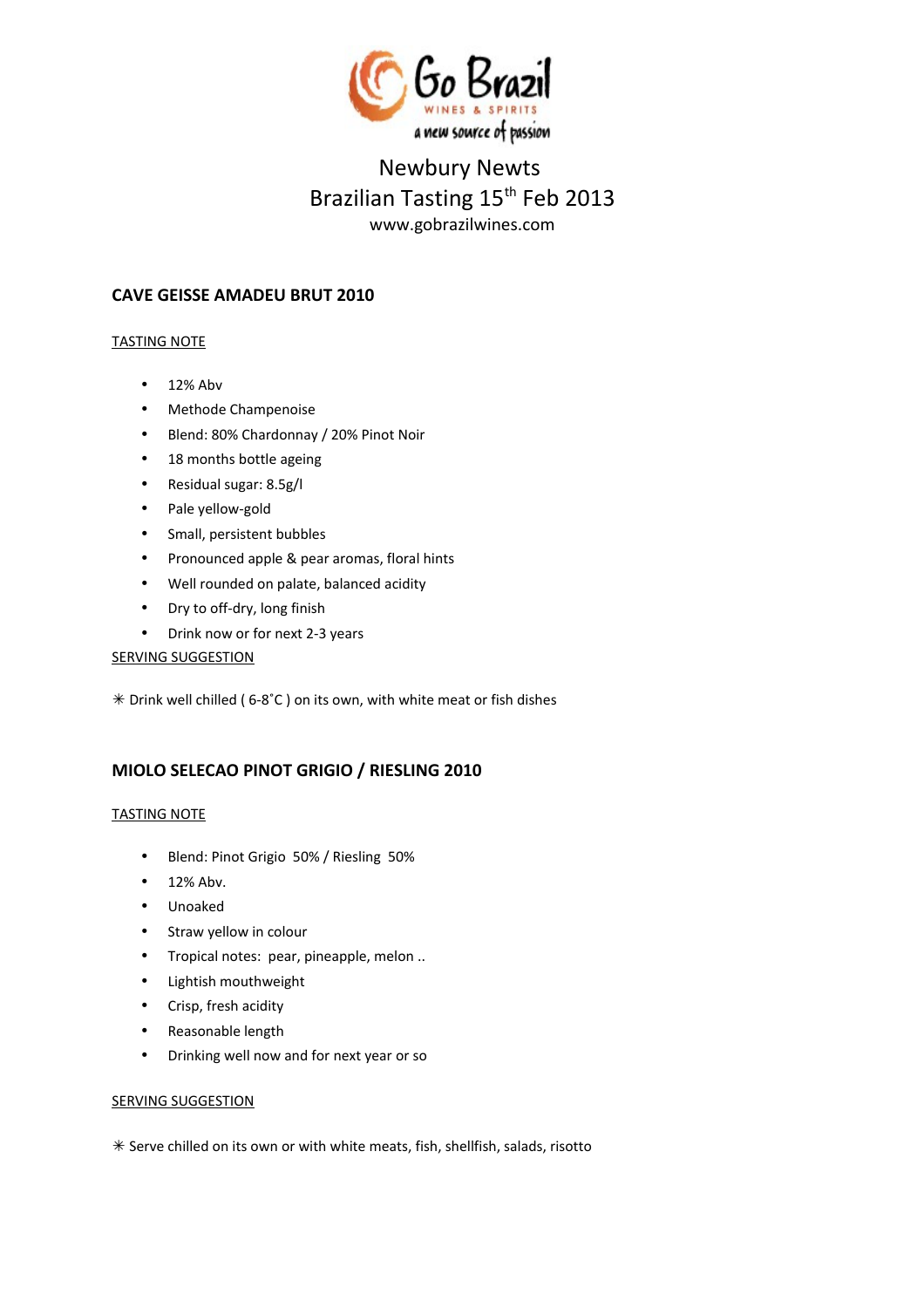## **CASA VALDUGA PREMIUM CHARDONNAY 2010**

## TASTING NOTE

- 100% Chardonnay
- Unoaked
- 13% Abv.
- Straw yellow with greenish tint
- Intense aromas of fresh tropical fruits, lime & melon dominant
- Elegant on palate, dry, with slight spritz
- Refreshing crisp acidity
- Long finish
- Drinking well now and for another 1-2 yrs

## SERVING SUGGESTION

 $*$  Serve chilled with fish, seafood, green salads, lighter white meats

# **LIDIO CARRARO DADIVAS CHARDONNAY 2011**

## TASTING NOTE

- 100% Chardonnay
- 13% Abv.
- Unoaked
- Straw yellow in colour
- Pronounced aromas of pear, pineapple, melon & white flowers
- Involving on palate, good mouth weight
- Ripe fruit underlined with backbone of minerality
- Very well balanced acidity & attractive freshness
- Long, persistent finish
- Drinking well now and for next 1-2 yrs

#### **SERVING SUGGESTION**

 $*$  Serve with white meats, parma ham, risotto, shellfish, cheese

# **LIDIO CARRARO PINOT NOIR 2010**

## TASTING NOTE

- 12.5% Abv
- 100% Pinot Noir
- Unoaked
- Very light purple-red in core, brick-red on rim
- Fruity yet distinctively earthy Pinot nose
- Aromatic, ripe strawberries on palate with touch of spice, roses / violets
- Juicy, soft, supple, moreish
- Long finish
- Drink now or within a year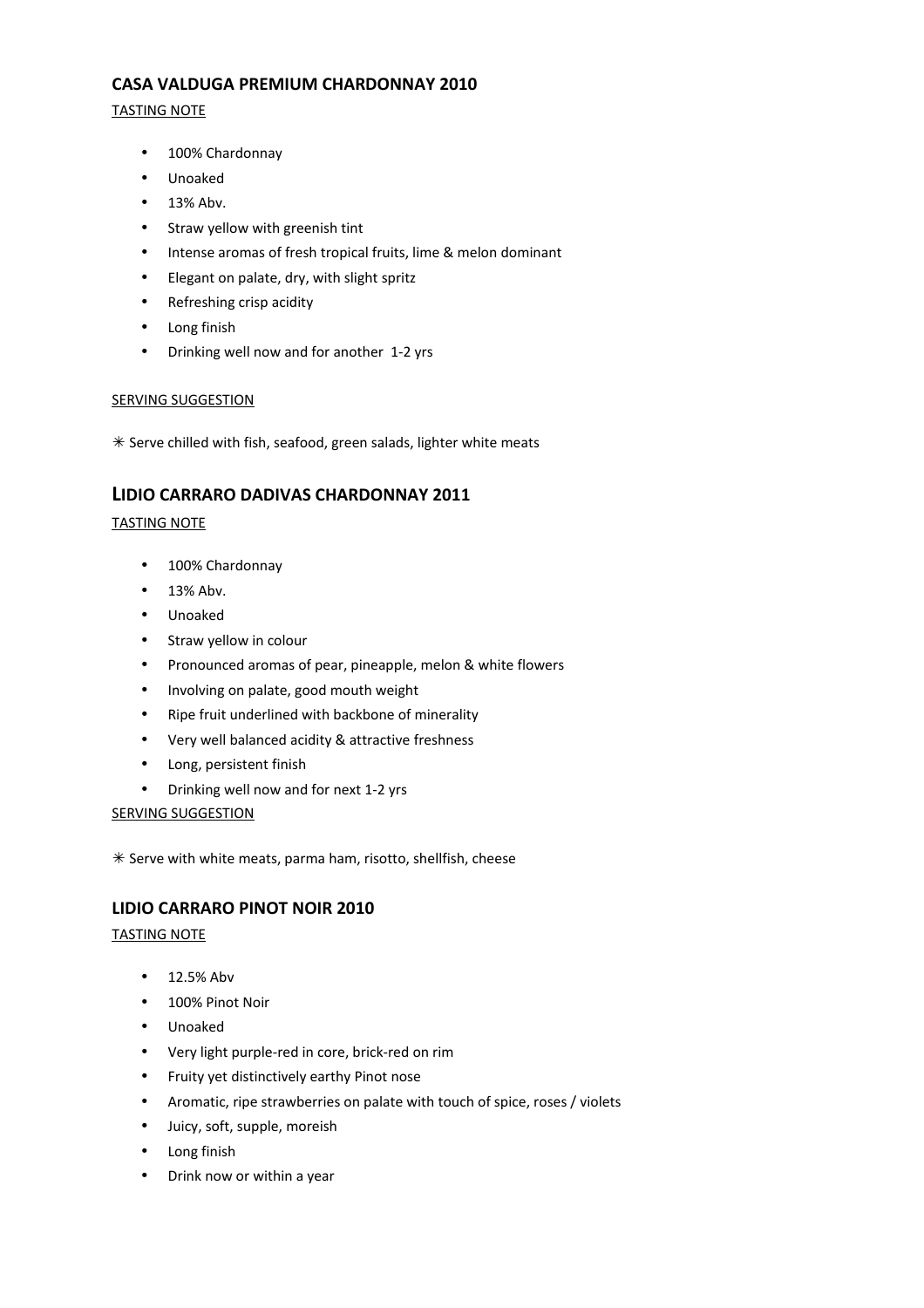#### SERVING SUGGESTION

 $*$  Recommended with duck, venison or other game – or maybe try slightly chilled!

# **MIOLO SELECAO TEMPRANILLO / TOURIGA 2010**

#### TASTING NOTE

- 13% Abv.
- Blend: Tempranillo 50% / Touriga Nacional 50% blend
- Approx. 3 months in American oak
- Deep red with purplish tinge, showing some ageing on rim
- Aroma of ripe red fruits cherries, redcurrants with a floral note & hint of oak
- Medium bodied, sweetish fruit with trace of vanilla; well integrated tannins
- Lightly filtered to retain fruit character
- Warm finish
- Drinking well now and for a couple of years

## SERVING SUGGESTION

 $*$  Drink on its own or serve with chicken, lighter red meats, risotto, pasta, or mild cheese

# **CASA VALDUGA PREMIUM MERLOT 2007**

## TASTING NOTE

- 100% Merlot
- 13.5% Abv.
- Aged for 8 months in new French oak
- Purple-red colour
- Aromas of cherries & spice / hint of vanilla, chocolate, almonds
- On palate: medium body, good mouth volume, savoury dry, grippy tannins
- Oak gives structure but needs food !
- Good integration and balance between alcohol, fruit and acidity
- Already well aged but good for another +/- 2 yrs

## SERVING SUGGESTION

 $*$  Serve with chicken dishes, pasta, lighter red meats and cheese

# **LIDIO CARRARO DADIVAS MERLOT / CABERNET SAUVIGNON 2008**

## TASTING NOTE

- 60% Merlot / 40% Cabernet Sauvignon
- Unoaked
- 13.5% Abv.
- Deep ruby red
- Pronounced ripe red fruit aromas: strawberry, plum & mulberry
- Dense fruit on palate, giving way to spicy, chocolate & leathery notes
- Mature, savoury tannins well balanced with alcohol and acidity
- Supple, rich, medium-heavy bodied
- Long finish
- Drinking well now but has potential for another 1-2 yrs